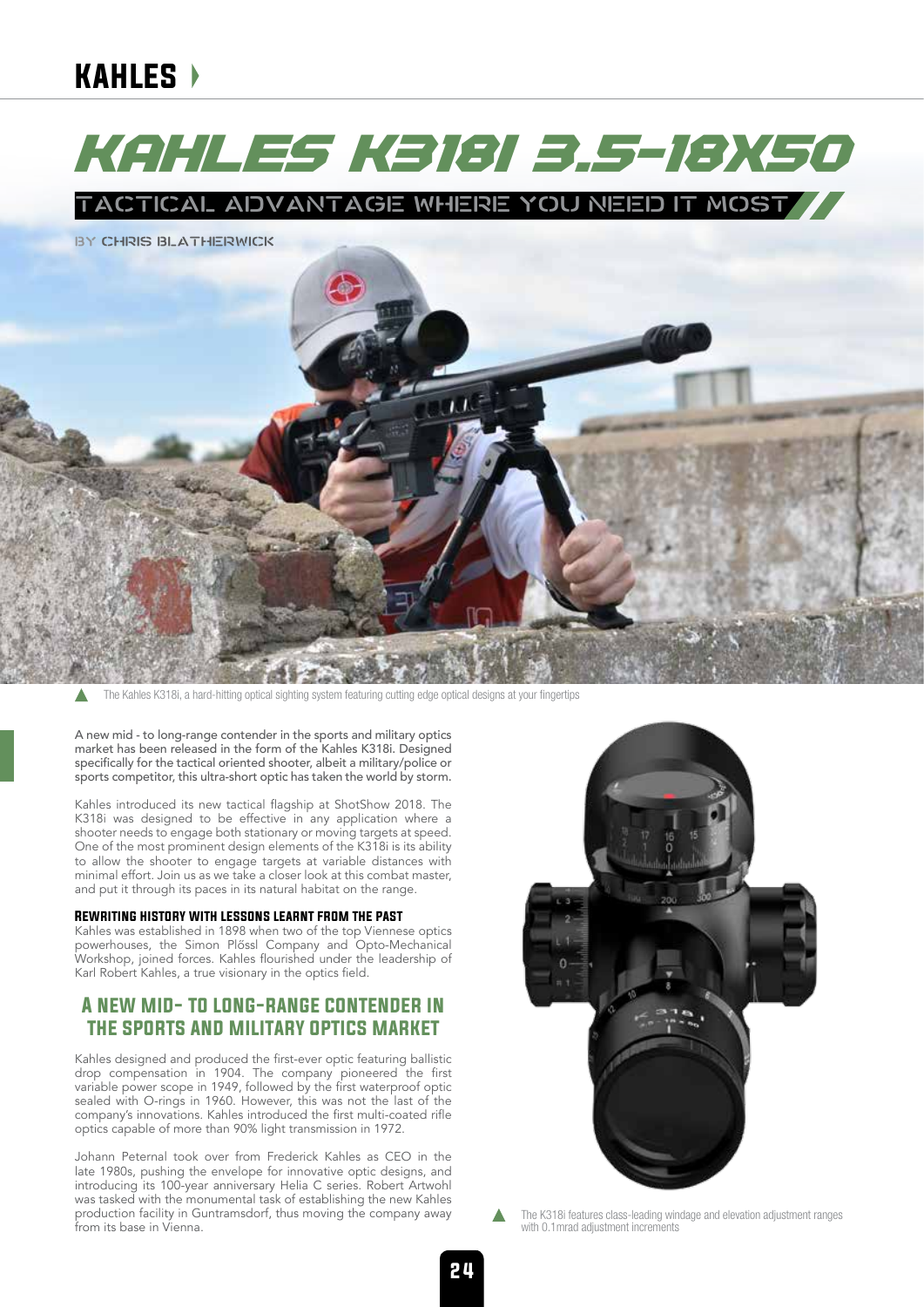

The compact design of the K318i makes the Kahles a real competitor in the ultra-short market segment whist still packing a serious punch

The new state-of-the-art, world-class facility not only increased production capacity, but allowed for further optical advancements. In 2005, Kahles introduced its innovative multi-zero TM ballistics elevation adjustment, hailing a new era in precision shooting. However, Kahles did not stop there, and developed the Automatic Light – the first intelligent on-off mechanism for illuminated rifle scope reticles.

### Transforming a design concept into a production masterpiece

We have seen that some competition shooters want/need an ultrashort compact masterpiece on their specialised competition rifle with no compromise in optical quality and reliability of engaging targets at variable distances with pinpoint accuracy.

## Kahles identified the need for a compact, ultra-versatile optic

When looking at the K318i, one cannot help but get a sense of déjà vu. You would not be wrong to a certain extent, as the optic does bear some visual similarities to its stablemate, the K624i. But that is where any similarity ends, and the K318i comes into its own. It was designed from the ground up as a dynamic DMR optic that gives the end user the ability to range their target, factor in critical data such as wind speed, holdovers and leads, and thus engaging their target with perfect accuracy, whether it is on the move or stationary.

The K318i introduces a 3.5-18 variable magnification optic with a 50 mm objective lens, making it perfect for either close - to mediumrange target engagements, whether it is on competition shooting events across the globe or needed somewhere else .It features a 34 mm main tube that is CNC-machined from a single block of aluminium that bolsters the strength, rigidity and durability of the optic, as well as maximising alignment for improved accuracy and optimum visual performance. The optic is finished with a matte black hard anodised coating that not only protects the optic against field abuse, but ensures it keeps its visual lustre.

The K318i is fitted with heavy-duty O-ring seals to prevent moisture as well as dirt and debris from penetrating, ensuring that the optic functions flawlessly in all environments around the globe. The optic is nitrogen-purged, preventing internal fogging over a wide range of temperatures, allowing the user to employ the optic in almost any weather condition.

The K318i employs a first focal plane reticle design (the reticle is placed in front of the magnification adjustment. The size of the reticle increases or decreases as magnification is applied or reduced. Trajectory/bullet drop compensation marks are accurate at any magnification level). The MSR/Ki reticle features a 0.035 mil centre dot in the primary crosshair that allows the shooter to engage targets at a rapid rate of knots with pinpoint accuracy.

The MSR/Ki reticle design features a built-in range finder in the lower right quadrant of the reticle that assists the end user to

determine the exact distances to their intended targets. The MSR reticle also includes a vertical and horizontal measuring tool in the lower left quadrant. These sub-tensions can be utilised as a measuring tool to establish the size of various objects on the battlefield, or as a spotting tool to assist a fellow shooter in dialling in their optics in the field.

The optic is available in three reticle option/configurations, namely MSR/Ki, SKMR3, and a MOA derivative with the MOAK reticle, thus catering for all market segments. The MSR/Ki reticles are milliradian reticles (mil). Therefore any correction can be applied utilising metric units  $(1 \text{ mil} = 100 \text{ mm}$  at 100 m). The reticles correspond with click values of one click equal to 0.1 mil (10 mm). The K318i's reticle features an illuminated centre dot and crosshair that proves invaluable in low- or no-light target identification and engagements.

# *Design overview and Specifications*

Make: Kahles Model: K318i **Magnification:** 3.5 x 18 Objective lens diameter: 50 mm Reticle: MSR/Ki Illuminated reticle: Yes (red) Diopter compensation: +2.5/-3.5 dpt Battery: CR2032 Body: Single-piece anodised 6061 T6 aluminium Lens coatings: Fully multi-coated Focal plane: First Eye relief: 92 mm Length: 313 mm Weight: 940 g Tube size: 34 mm Turret style: Tactical mil Adjustment graduation: 0.1 mrad Maximum windage adjustment: 15 mil Maximum elevation adjustment: 30 mil Lateral parallax correction: 25 m to infinity Applications: Sports shooting (3GN, IPSC, IDPA DMG, PRS, and hunting)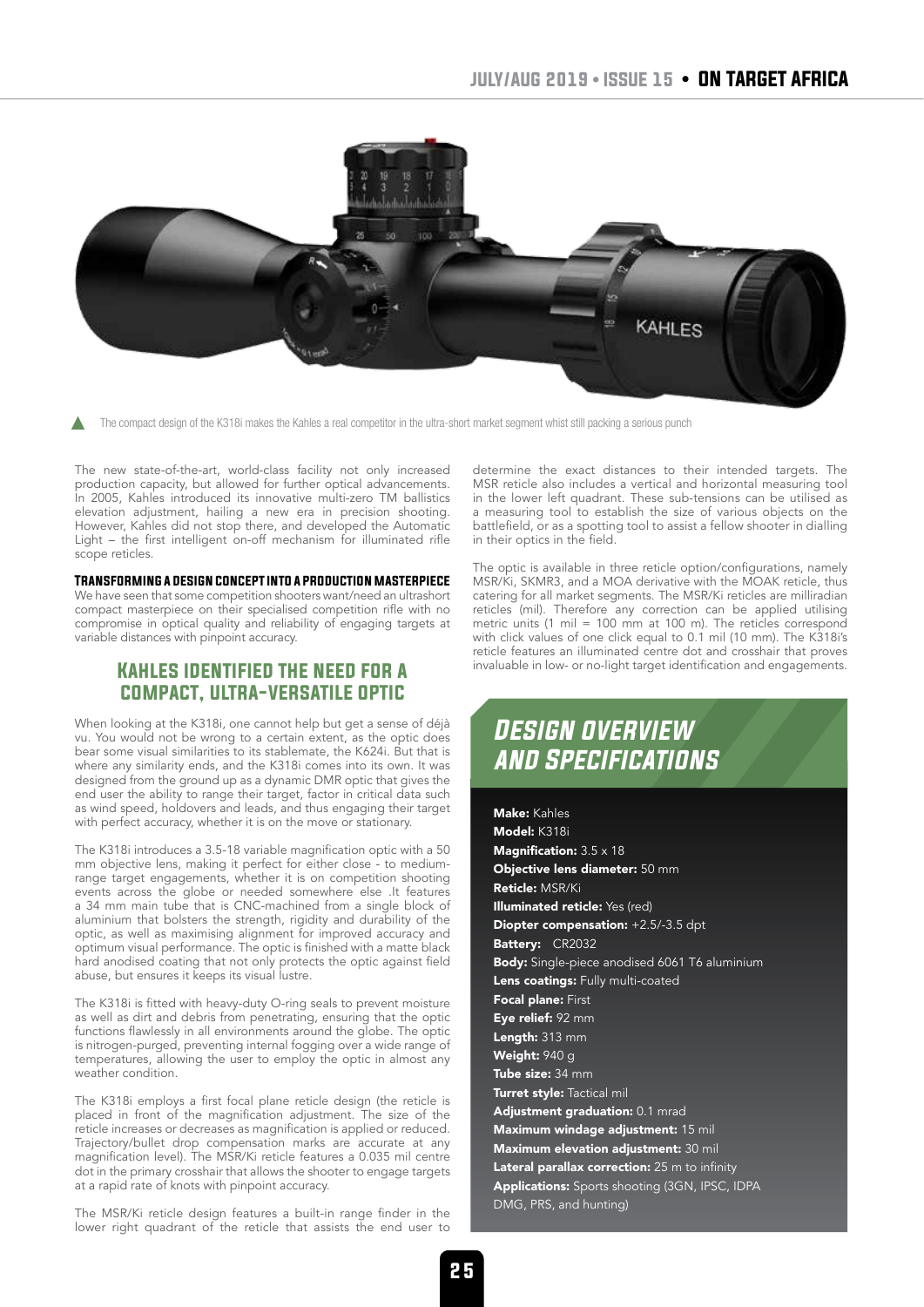# kahles

The lenses throughout the optic are fully multi-coated. This proprietary lens coating's increases light transmission with multiple anti-reflective coatings on all air-to-glass surfaces. When cycling through the magnification range, I could not find any vignetting or signs of blurred edges – just sharp, flat, vivid images. The colour retention and fidelity in bright sunlight was also exceptional, while the multi-coated layers allowed for excellent contrast between objects.

## I quickly identified the number of adult guinea fowl in the flock from a staggering 300 m away with ease

During our range evaluation, we spotted a flock of guinea fowl darting across an open plain to seek cover behind some dead grass. I instinctively panned the optic to the right, and adjusted the power/ quick focus ring to the maximum magnification. The top-mounted parallax dialled accordingly. Needless to say, the clarity and vividness of the image of the guinea fowl was exceptional. I could quickly identify the number of adult guinea fowl in the flock, as well as distinguish the males from the females (the males have more prominent wattles as well as a larger helmet) from a staggering 300 m away with ease.

#### Float like a butterfly, sting like a bee

Looking at the K318i, one cannot help but think of heavyweight boxing champion Muhammad Ali. Just like Ali, or 'The Greatest' as he was commonly referred to in boxing circles, the K318i looks stocky, brutal, ominous and, most importantly, downright menacing when it is ready to get to work. The K318i is by no means a featherweight, tipping the scale at 940 g, but this is all muscle with 0% fat, and it is ready for a fight.

If I had to describe the optic in only three words, 'built for competition' would be the most appropriate phrase to describe this brawler. The 318i might be classified as an ultra-short optic, but it features superb balance, and is not front-heavy like most of the larger optics on the market today. The optic features oversized tactical turrets for both windage and elevation adjustments. The windage turret features Kahles's patented Twist Guard® protection system.

The K318i was designed for deliberate hands-on or gloved use. The large exposed tactical turrets and power ring features bristly-type knurling to assist the shooter in adjusting the optic on the fly with ease. Both the windage and elevation turrets have exceptionally positive clicks, with a crisp auditable click with every adjustment, and feature Kahles's zero-stop functionality on the elevation turret.

Kahles has incorporated a red pop-up indicator as a visual reference to indicate that the elevation turret has completed one full rotation (16 mil). We found this visual indicator invaluable during our testing and evaluation session when cycling through the elevation adjustments for different distance target engagements.

Kahles's Twist Guard® system is designed to aid shooters in high-stress tactical situations where circumstances require the user to change firing positions during a target engagement or course of fire during a sports-shooting match. The Twist Guard® system features a freefloating protection bezel on the right/outer side of the windage turret. The bezel provides a rotary protective barrier between the windage turret and objects such as barricades and branches, ensuring that the turret is not inadvertently knocked and adjusted as is the norm with standard tactical turrets in high-stress dynamic shooting scenarios.

Kahles has yet again brought innovation to the optics industry with the location of its parallax adjustment ring. Traditionally, the parallax turret is located on the left side of the main tube, which necessitates some shooters to utilise both left and right hands to adjust the optic to engage targets at variable distances.

### The patented parallax adjustment ring design is groundbreaking

Kahles's groundbreaking and patented parallax adjustment ring design is located directly under the elevation turret. It only requires the shooter to utilise a single hand when adjusting the parallax and elevation turret for different distances. It is suitable for both left- and right-handed shooters, and is superior to the side-mounted systems



The K318i features Kahles patented top mounted parallax adjustment ring

seen on most other optic brands. The optic features an illuminated reticle powered by a single CR2032 battery on the left side of the main tube in the illumination rheostat.

The shooter can easily manipulate the illumination controls with their support hand, thus allowing the shooter to keep his fire control hand on the rifle while changing the illumination settings according to the ambient lighting conditions. The K318i features an impressive 15 mil lateral (side-to-side) and 30 mil horizontal adjustment, thus ensuring that zeroing the optic is an absolute breeze. Once zero has been established, the shooter only needs to remove two torques screws on either side of the elevation turret, resetting the turret so that the zero symbols correlate with the marking on the main tube, and lock it down again.

### Concluding thoughts

The name Kahles is synonymous with innovative, high-quality optical designs. The K318i affirms its commitment to the emerging tactical competition shooting market segment. The K318i is a rugged, no-frills tactical monster designed to perform perfectly in the sports-shooting arena. It incorporates all of the groundbreaking design elements and features of Kahles's legendary long-range optic stable in a compact sighting system, capable of pinpoint accuracy under the most extreme conditions.

The MSR/Ki reticle is undoubtedly one of the most versatile reticle options on the market today, and it is clear as to why Kahles chose it as its primary reticle for the K318i. The reticle design is divided into three main parts:

- 1. Primary reticle
- 2. Fine milling scale
- 3. Rapid ranging scale

This versatility allows the shooter to range their intended target and work out leads as well as holdovers, or adjust for the appropriate elevation without taking their cheek off their rifle chassis. If you are in the market for a tough-as-nails high-grade precision optic, then look no further than the K318i. •



The K318i, as well as the full Kahles range of optical sights and binoculars, are available from The Powder Keg of Roodepoort, Gauteng. It retails for R48 000.\* *\*Price correct at the time of going to print.*